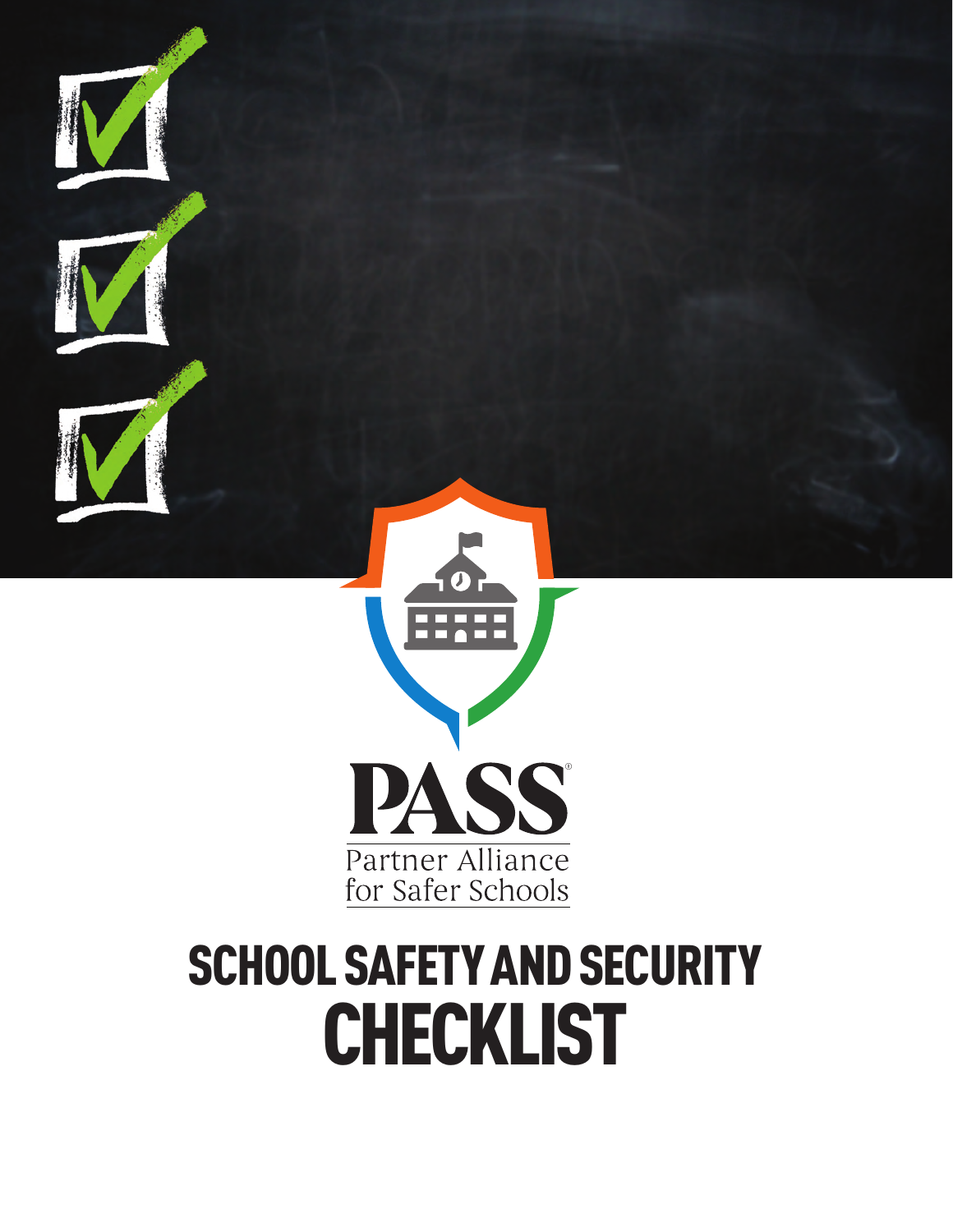|     |                                                                                   | TIER<br>1             | $\begin{bmatrix} \mathsf{TIER} \\ 2 \end{bmatrix}$ | TIER<br>3                | TIER<br>$\frac{1}{2}$    |               |             |              |
|-----|-----------------------------------------------------------------------------------|-----------------------|----------------------------------------------------|--------------------------|--------------------------|---------------|-------------|--------------|
| 252 | <b>DISTRICT-WIDE LAYER</b>                                                        |                       |                                                    |                          |                          | <b>STATUS</b> | <b>YEAR</b> | <b>NOTES</b> |
|     | • POLICIES AND PROCEDURES                                                         |                       |                                                    |                          |                          |               |             |              |
|     | » School and District Emergency Protocols & Responsibilities Defined              | $\blacktriangleright$ | $\sqrt{ }$                                         | $\sqrt{2}$               | $\overline{\phantom{a}}$ |               |             |              |
|     | » Dedicated Security Director/Department                                          | $\sqrt{2}$            | Z                                                  | $\sqrt{2}$               | $\overline{r}$           |               |             |              |
|     | » Climate and Cultural Survey of Stakeholders                                     | $\sqrt{2}$            | $\overline{\nu}$                                   | $\overline{\nu}$         | $\overline{\nu}$         |               |             |              |
|     | » Establishment of Safety Policies and Procedures                                 | $\sqrt{ }$            | ↙                                                  | $\overline{\phantom{a}}$ | $\overline{r}$           |               |             |              |
|     | » Sharing Maps and Other Facility Information With Law Enforcement, Fire and EMS  | $\sqrt{2}$            | $\sqrt{ }$                                         | $\sqrt{2}$               | Z                        |               |             |              |
|     | » District-Wide Physical Security Standards                                       | $\sqrt{ }$            | $\overline{v}$                                     | ↙                        | u                        |               |             |              |
|     | » Annual Physical Security Assessments Based on District-Wide Standards           | $\overline{v}$        | u                                                  | $\sqrt{2}$               | $\overline{r}$           |               |             |              |
|     | » Ensure Maintenance of Security Technology Implementations                       | $\sqrt{ }$            | ↙                                                  | $\sqrt{2}$               | $\overline{r}$           |               |             |              |
|     | » Incident Report Documentation System                                            | $\sqrt{ }$            | ↙                                                  | $\overline{\phantom{a}}$ | ↙                        |               |             |              |
|     | » Conduct Lockdown Drills                                                         | $\sqrt{2}$            | Z                                                  | $\overline{\phantom{a}}$ | u                        |               |             |              |
|     | » Independent Security Assessment on 5-Year Cycle                                 |                       |                                                    |                          | V                        |               |             |              |
|     | <b>VISITOR MANAGEMENT SYSTEM</b>                                                  |                       |                                                    |                          |                          |               |             |              |
|     | » Visitor Badging System                                                          | $\sqrt{ }$            | ↙                                                  | $\overline{\phantom{a}}$ | $\overline{\phantom{a}}$ |               |             |              |
|     | » Electronic Visitor Management System                                            |                       | Z                                                  | $\overline{\mathscr{L}}$ | $\overline{\nu}$         |               |             |              |
|     | » VMS-Assisted Background Checks                                                  |                       |                                                    |                          | Z                        |               |             |              |
|     | <b>STUDENT AND STAFF IDENTIFICATION</b>                                           |                       |                                                    |                          |                          |               |             |              |
|     | » Volunteer Background Checks                                                     | $\sqrt{ }$            | ↙                                                  | $\sqrt{2}$               | $\overline{\phantom{a}}$ |               |             |              |
|     | » Student Identification Badges                                                   | $\sqrt{2}$            | $\overline{\mathscr{C}}$                           | $\sqrt{2}$               | $\overline{\nu}$         |               |             |              |
|     | » Smart Card Identification Badges                                                |                       |                                                    | ↙                        | V                        |               |             |              |
|     | » Biometrics-Based Authentication                                                 |                       |                                                    |                          | u                        |               |             |              |
|     | <b>CYBERSECURITY AND NETWORK INFRASTRUCTURE</b>                                   |                       |                                                    |                          |                          |               |             |              |
|     | » Segregate Physical Security Network From Administrative and Student Networks    | $\blacktriangleright$ | $\sqrt{2}$                                         | $\sqrt{ }$               | ↙                        |               |             |              |
|     | » Optimize Power Over Ethernet Cabling Infrastructure to Support Security Devices | $\blacktriangleright$ | $\overline{\phantom{a}}$                           | $\overline{\phantom{a}}$ | $\overline{\nu}$         |               |             |              |
|     | » MDF and IDF Frame for Servers, Connections and Head End Security Hardware       | $\sqrt{2}$            | u                                                  | $\overline{v}$           | $\overline{r}$           |               |             |              |
|     | » Implement All Available Software and Firmware Updates                           | $\sqrt{2}$            | $\overline{\nu}$                                   | $\overline{\phantom{a}}$ | $\overline{r}$           |               |             |              |
|     | » Ensure Security Equipment Software and Firmware is Up to Date                   | $\sqrt{2}$            | ↙                                                  | $\overline{\phantom{a}}$ | Z                        |               |             |              |
|     | » Incident Response and Redundancy Plan for Critical Security Systems             | $\sqrt{2}$            | N                                                  | $\sqrt{2}$               | $\overline{r}$           |               |             |              |
|     | » Cybersecurity Best Practices Training                                           | $\sqrt{ }$            | ↙                                                  | $\sqrt{ }$               | $\overline{\phantom{a}}$ |               |             |              |
|     | » Device Password Change Schedule                                                 | $\sqrt{ }$            | $\sqrt{2}$                                         | $\sqrt{2}$               | مما                      |               |             |              |

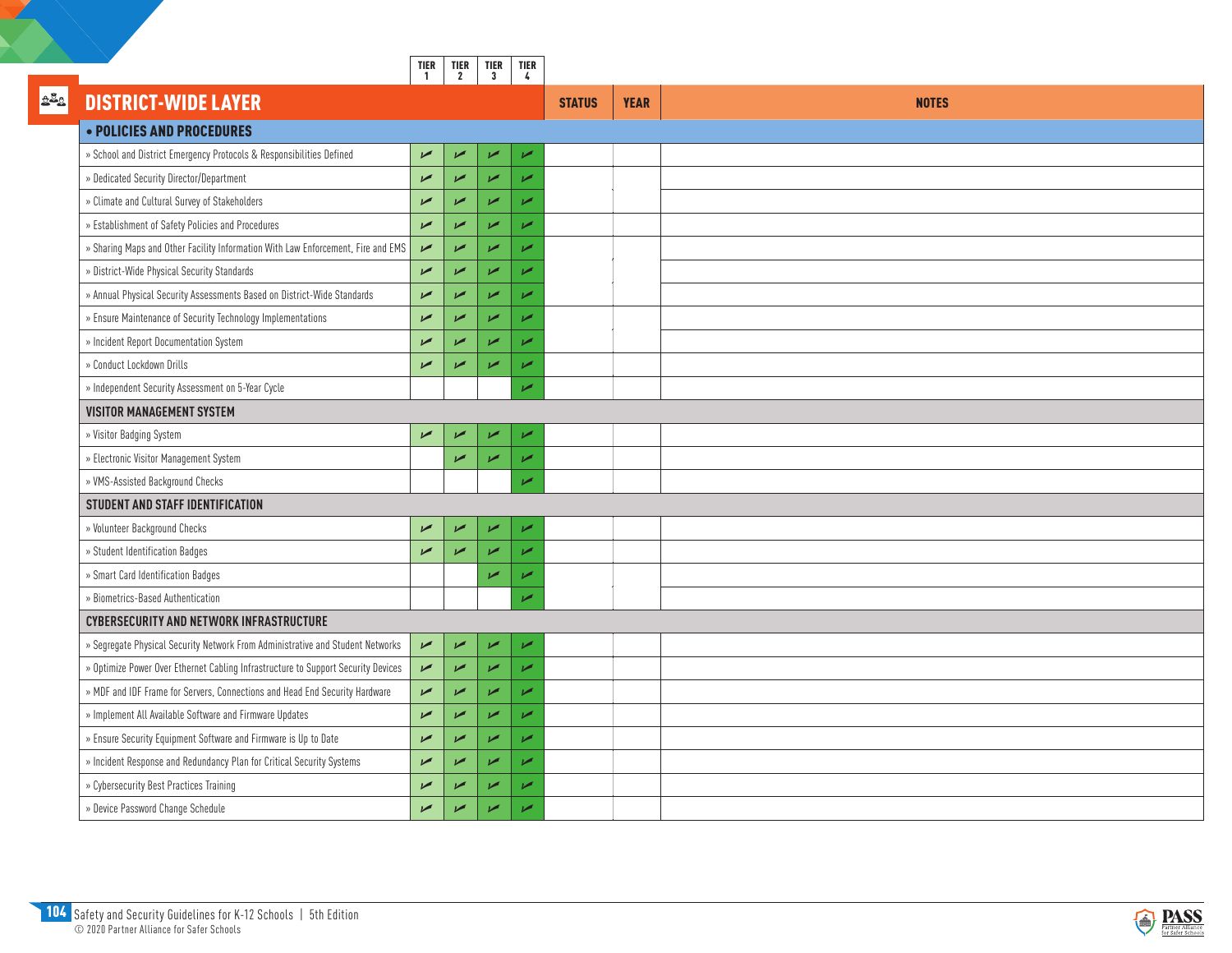|     |                                                                                                                       | TIER<br>$\mathbf{1}$  | TIER<br>2        | TIER<br>$\overline{\mathbf{3}}$ | TIER<br>$\frac{1}{2}$    |               |             |              |
|-----|-----------------------------------------------------------------------------------------------------------------------|-----------------------|------------------|---------------------------------|--------------------------|---------------|-------------|--------------|
| 222 | <b>DISTRICT-WIDE LAYER</b>                                                                                            |                       |                  |                                 |                          | <b>STATUS</b> | <b>YEAR</b> | <b>NOTES</b> |
|     | <b>CYBERSECURITY AND NETWORK INFRASTRUCTURE (CONT.)</b>                                                               |                       |                  |                                 |                          |               |             |              |
|     | » Internal and External Penetration Testing                                                                           |                       | $\sqrt{ }$       | ↙                               | $\overline{V}$           |               |             |              |
|     | » Automated Vulnerability Scanning                                                                                    |                       | $\sqrt{2}$       | $\overline{\phantom{a}}$        | ✔                        |               |             |              |
|     | » Compromise Assessment                                                                                               |                       | $\overline{v}$   | $\overline{\phantom{a}}$        | ✔                        |               |             |              |
|     | » Network Intrusion Detection                                                                                         |                       |                  | ↙                               | مما                      |               |             |              |
|     | » Compromise Assessment                                                                                               |                       |                  | $\overline{\phantom{a}}$        | مما                      |               |             |              |
|     | » Next-Generation Firewalls                                                                                           |                       |                  | $\overline{\phantom{a}}$        | مما                      |               |             |              |
|     | » District-Wide Managed IT Network Cybersecurity Operations                                                           |                       |                  |                                 | مما                      |               |             |              |
|     | • PEOPLE (ROLES AND TRAINING)                                                                                         |                       |                  |                                 |                          |               |             |              |
|     | » Empower All Staff to Initiate Emergency Procedures                                                                  | $\sqrt{ }$            | ↙                | ↙                               | $\overline{V}$           |               |             |              |
|     | » Biannual All Hazard Scenario-Based Drills With Community Partners                                                   | $\sqrt{2}$            | $\overline{r}$   | V                               | $\overline{\phantom{a}}$ |               |             |              |
|     | » Empower Community to Share Concerns Through Anonymous Reporting                                                     | $\sqrt{2}$            | $\sqrt{2}$       | $\sqrt{2}$                      | $\overline{v}$           |               |             |              |
|     | » Train All Staff and Volunteers on Mandated Reporting Requirements and Protocols                                     | $\sqrt{ }$            | $\sqrt{2}$       | $\overline{\phantom{a}}$        | ↙                        |               |             |              |
|     | » First Responder Training for School Personnel Based on Local Needs                                                  | $\sqrt{ }$            | $\overline{v}$   | $\sqrt{2}$                      | $\overline{\phantom{a}}$ |               |             |              |
|     | • ARCHITECTURAL                                                                                                       |                       |                  |                                 |                          |               |             |              |
|     | » Facility and Vicinity Mapping                                                                                       | $\blacktriangleright$ | ↙                | ↙                               | $\overline{V}$           |               |             |              |
|     | » Entrances Marked With First Responder Numbering System                                                              | $\sqrt{ }$            | $\sqrt{2}$       | $\overline{\phantom{a}}$        | $\overline{v}$           |               |             |              |
|     | » Printed or Electronic "Tactical Floor Plans"                                                                        |                       | $\overline{v}$   | $\overline{\phantom{a}}$        | صما                      |               |             |              |
|     | » Zone Emergency Response System                                                                                      |                       |                  | ↙                               | مرا                      |               |             |              |
|     | » Building Information Modeling (BIM)                                                                                 |                       |                  |                                 | مما                      |               |             |              |
|     | • COMMUNICATION                                                                                                       |                       |                  |                                 |                          |               |             |              |
|     | » Memorandums of Understanding (MOUs) With Emergency Responders for Threat<br>Information Sharing and Building Access | $\sqrt{2}$            | $\sqrt{ }$       | ↙                               | $\overline{\phantom{a}}$ |               |             |              |
|     | » MOUs With Hospitals, Religious Organizations, Community Centers and Red Cross                                       | $\blacktriangleright$ | $\sqrt{ }$       | $\overline{\phantom{a}}$        | $\overline{\phantom{a}}$ |               |             |              |
|     | » Wide-Area Two-Way Radio System                                                                                      | $\sqrt{ }$            | $\sqrt{2}$       | ↙                               | مما                      |               |             |              |
|     | » Bi-Directional Amplifier (BDA) or Distributed Antenna Systems (DAS)                                                 | ↙                     | $\sqrt{2}$       | $\overline{\phantom{a}}$        | مما                      |               |             |              |
|     | » Trunked Radio System                                                                                                |                       | $\overline{r}$   | ↙                               | مما                      |               |             |              |
|     | » Mass Notification Unified With Emergency Communications System                                                      |                       |                  | ↙                               | $\sqrt{ }$               |               |             |              |
|     | <b>WEATHER MONITORING</b>                                                                                             |                       |                  |                                 |                          |               |             |              |
|     | » Monitor NOAA Local Weather Information                                                                              | $\sqrt{ }$            | $\sqrt{ }$       | ↙                               |                          |               |             |              |
|     | » Weather Monitoring Service                                                                                          |                       | $\overline{\nu}$ | ↙                               |                          |               |             |              |
|     | » Weather Monitoring Station at Central School Facility                                                               |                       |                  | ↙                               |                          |               |             |              |
|     | » Weather Monitoring Station at School Facilities Every 10 Miles                                                      |                       |                  |                                 |                          |               |             |              |

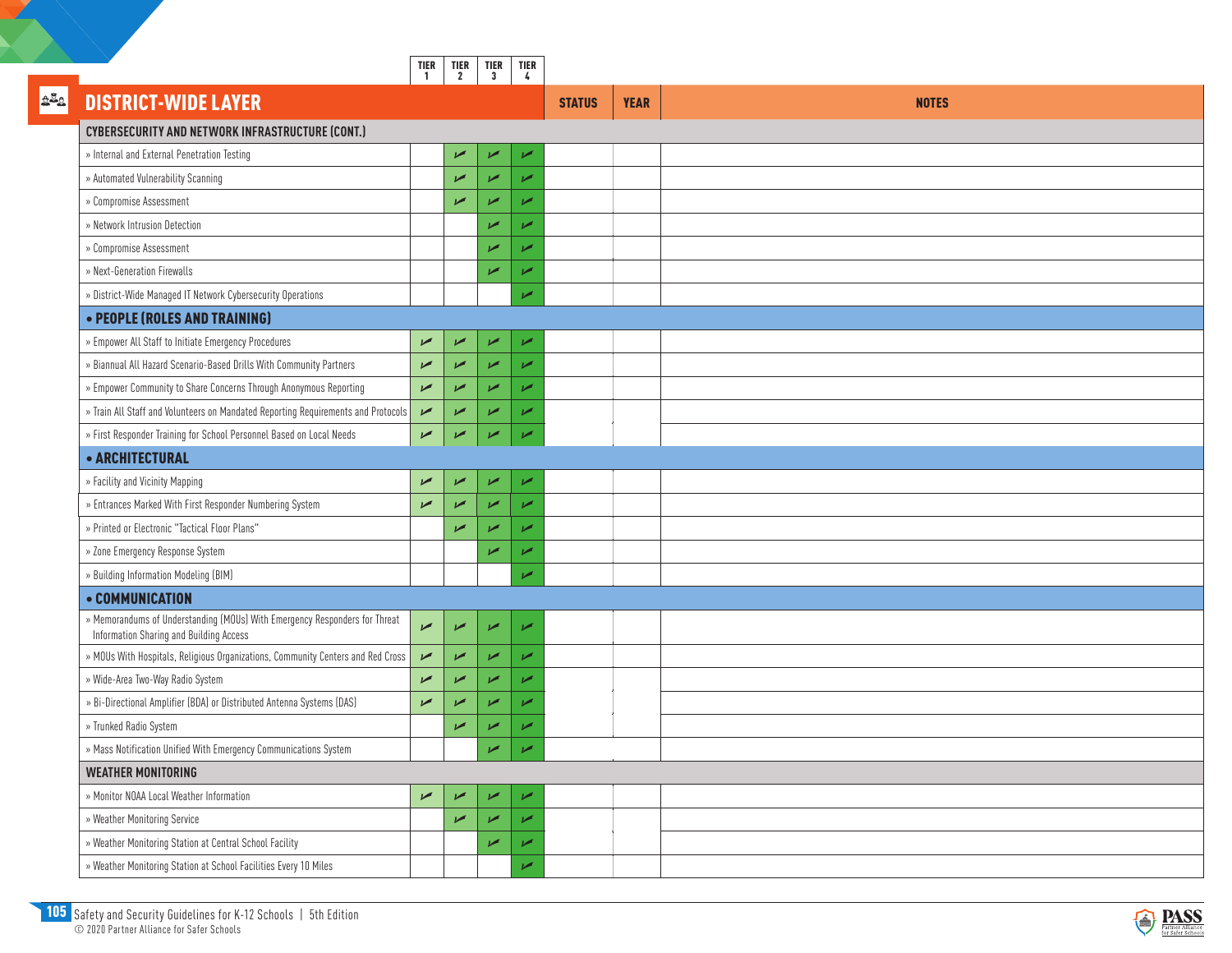|     |                                                                                                          | TIER<br>$\mathbf{1}$  | $\begin{array}{c} \n \text{TIER} \\ 2\n \end{array}$ | TIER<br>$\mathbf{3}$     | TIER<br>$\frac{1}{2}$    |                              |              |
|-----|----------------------------------------------------------------------------------------------------------|-----------------------|------------------------------------------------------|--------------------------|--------------------------|------------------------------|--------------|
| 252 | <b>DISTRICT-WIDE LAYER</b>                                                                               |                       |                                                      |                          |                          | <b>YEAR</b><br><b>STATUS</b> | <b>NOTES</b> |
|     | • ACCESS CONTROL                                                                                         |                       |                                                      |                          |                          |                              |              |
|     | » Emergency Building Access System for Fire/Emergency/Law Enforcement<br>(Rapid Access Credential Vault) | $\sqrt{2}$            | $\sqrt{ }$                                           | $\sqrt{2}$               | $\overline{\phantom{a}}$ |                              |              |
|     | » Access Control System Equipped With Remote Door Release Capability                                     |                       |                                                      | $\overline{\phantom{a}}$ | $\overline{r}$           |                              |              |
|     | » All Command Staff Possess Keys and/or Access Credentials                                               |                       |                                                      | $\overline{v}$           | مما                      |                              |              |
|     | » Electronic Access Control for IDF & MDF Rooms w/Key Override                                           |                       |                                                      |                          | Ø                        |                              |              |
|     | <b>AUXILIARY BUILDINGS</b>                                                                               |                       |                                                      |                          |                          |                              |              |
|     | » Implement Security Plan Specific to Auxiliary Buildings                                                | $\sqrt{ }$            | $\sqrt{2}$                                           | $\sqrt{ }$               | $\overline{\phantom{a}}$ |                              |              |
|     | <b>TRANSPORTATION</b>                                                                                    |                       |                                                      |                          |                          |                              |              |
|     | » Interoperable Radio System for All Buses and School Vehicles                                           | $\blacktriangleright$ | $\sqrt{ }$                                           | ↙                        | $\overline{\phantom{a}}$ |                              |              |
|     | » GPS Tracking System for All Student Transportation Vehicles                                            | $\sqrt{2}$            | $\overline{\phantom{a}}$                             | $\overline{\phantom{a}}$ | مما                      |                              |              |
|     | » Bus Video Surveillance System                                                                          |                       | ↙                                                    | $\overline{\phantom{a}}$ | u                        |                              |              |
|     | » Card-Based Check-In                                                                                    |                       |                                                      |                          | مما                      |                              |              |
|     | » Biometric-Based Check-In                                                                               |                       |                                                      |                          | u                        |                              |              |
|     | • VIDEO SURVEILLANCE                                                                                     |                       |                                                      |                          |                          |                              |              |
|     | » Use and Data Retention Policy                                                                          | $\sqrt{ }$            | И                                                    | ↙                        | ↙                        |                              |              |
|     | » MOUs with Law Enforcement for Sharing Video Data                                                       | Z                     | z                                                    | $\overline{v}$           | مما                      |                              |              |
|     | » Incorporation of Video Surveillance Into Emergency Response Plans                                      | $\sqrt{ }$            | N                                                    | $\sqrt{2}$               | ↙                        |                              |              |
|     | » Camera Standardization                                                                                 |                       | ↙                                                    | $\overline{\phantom{a}}$ | $\overline{r}$           |                              |              |
|     | » Recording System Standardization                                                                       |                       |                                                      | $\overline{\phantom{a}}$ | ↙                        |                              |              |
|     | » Video Verification of Alarms to Monitoring Service or Security Operations Center (SOC)                 |                       |                                                      |                          | Ø                        |                              |              |
|     | <b>• DETECTION AND ALARMS</b>                                                                            |                       |                                                      |                          |                          |                              |              |
|     | » Intrusion Detection System for All Buildings Centrally Monitored                                       | $\sqrt{ }$            | И                                                    | $\sqrt{2}$               | ↙                        |                              |              |
|     | » Duress Alarms Centrally Monitored                                                                      | $\sqrt{2}$            | $\overline{r}$                                       | $\overline{\phantom{a}}$ | مما                      |                              |              |
|     | » Duress Alarms Sent to Law Enforcement                                                                  |                       | Z                                                    | $\overline{\phantom{a}}$ | Ø                        |                              |              |
|     | » Duress Alarms Monitored by a District-Wide SOC                                                         |                       |                                                      | $\overline{\phantom{a}}$ | مما                      |                              |              |
|     | » Graphical User Interface for Operators                                                                 |                       |                                                      | $\overline{\phantom{a}}$ | مما                      |                              |              |
|     | » Intrusion and Duress Alarms Monitored by a District-Wide SOC                                           |                       |                                                      |                          | مما                      |                              |              |
|     |                                                                                                          |                       |                                                      |                          |                          |                              |              |

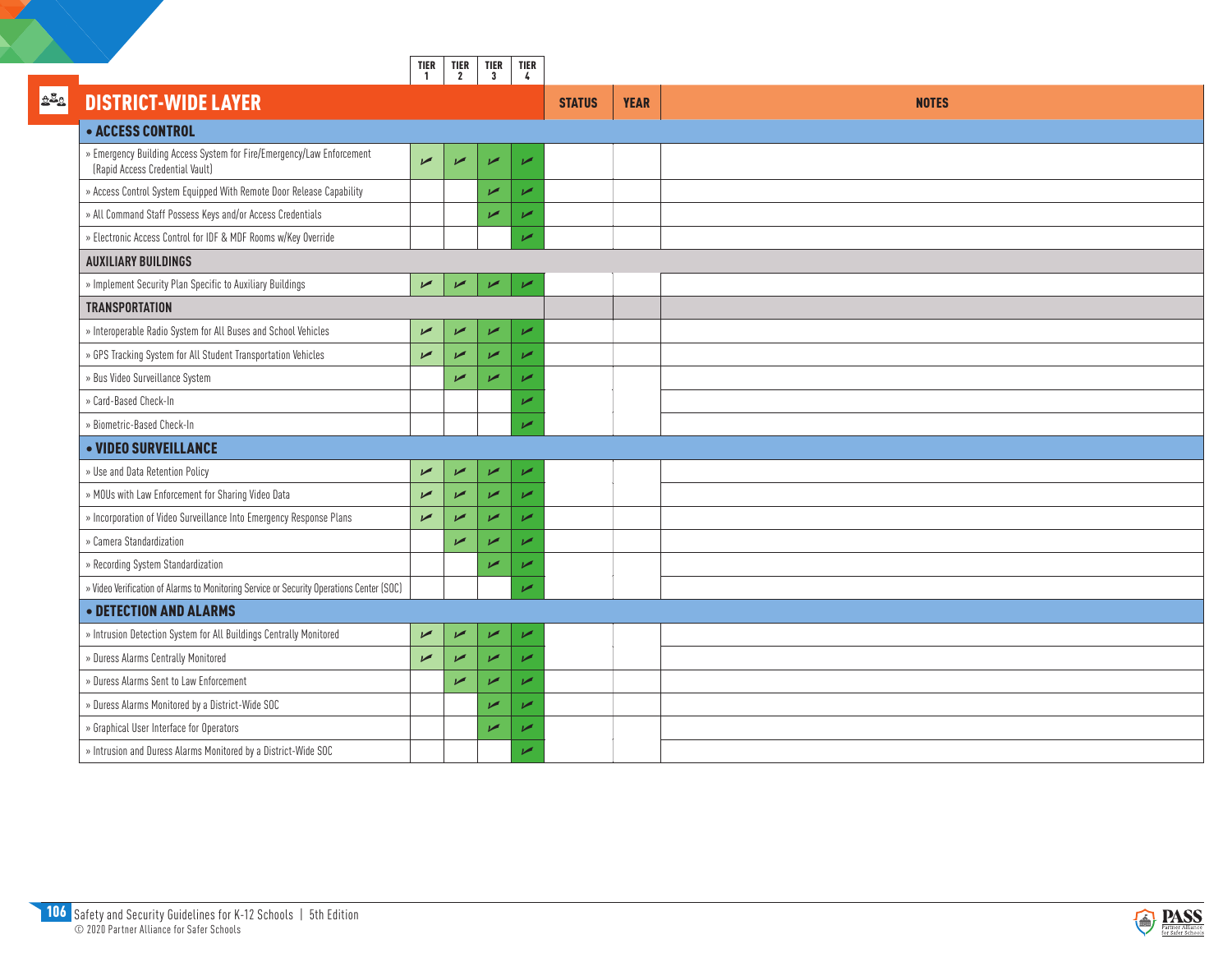|   |                                                                          | TIER<br>1             | TIER<br>2                | TIER<br>3                | TIER<br>4                |               |             |              |
|---|--------------------------------------------------------------------------|-----------------------|--------------------------|--------------------------|--------------------------|---------------|-------------|--------------|
| Ð | <b>PROPERTY PERIMETER LAYER</b>                                          |                       |                          |                          |                          | <b>STATUS</b> | <b>YEAR</b> | <b>NOTES</b> |
|   | • POLICIES AND PROCEDURES                                                |                       |                          |                          |                          |               |             |              |
|   | » Implement NCS4 Best Practices for Outdoor Activities and Events        | $\sqrt{ }$            | ↙                        | $\overline{\phantom{a}}$ | $\overline{\phantom{a}}$ |               |             |              |
|   | » Annual Assessment of Safety of Ground (including Lighting)             | $\sqrt{2}$            | $\overline{v}$           | $\overline{v}$           | مما                      |               |             |              |
|   | » Create Grounds and Facility Use Policies for Outside and Public Groups | $\sqrt{2}$            | $\sqrt{2}$               | $\overline{v}$           | مما                      |               |             |              |
|   | » Security Patrols                                                       |                       | V                        | $\overline{v}$           | $\overline{r}$           |               |             |              |
|   | » Annual Assessment for Lighting                                         |                       |                          | $\overline{\phantom{a}}$ | $\overline{\phantom{a}}$ |               |             |              |
|   | • ARCHITECTURAL                                                          |                       |                          |                          |                          |               |             |              |
|   | » Signage Directing Visitors to a Designated Entrance                    | $\blacktriangleright$ | ↙                        | $\sqrt{2}$               | $\overline{\phantom{a}}$ |               |             |              |
|   | » Apply CPTED Principles to Promote Territorial Reinforcement            | $\sqrt{2}$            | $\overline{\phantom{a}}$ | $\sqrt{ }$               | ↙                        |               |             |              |
|   | » Trespassing, Video Surveillance and Access Notification Signage        | $\sqrt{ }$            | V                        | $\overline{v}$           | И                        |               |             |              |
|   | » Properly Positioned Exterior Lights                                    | $\sqrt{2}$            | Z                        | $\sqrt{ }$               | مما                      |               |             |              |
|   | » Debris Clearance                                                       | $\sqrt{ }$            | $\overline{\phantom{a}}$ | $\overline{\phantom{a}}$ | $\overline{\phantom{0}}$ |               |             |              |
|   | » Gates at Entrances                                                     |                       | $\overline{r}$           | $\overline{v}$           | ✔                        |               |             |              |
|   | » Landscaping to Control Vehicle Access                                  |                       | ↙                        | И                        | مما                      |               |             |              |
|   | » Lighting to Enhance Video Surveillance                                 |                       |                          | $\overline{\phantom{a}}$ | مما                      |               |             |              |
|   | • COMMUNICATION                                                          |                       |                          |                          |                          |               |             |              |
|   | » Audible Mass Notification for Students and Staff                       | $\sqrt{ }$            | V                        | $\sqrt{2}$               | $\overline{\phantom{a}}$ |               |             |              |
|   | » Local Area Two-Way Radio System Between Office and Staff               |                       | ↙                        | $\overline{v}$           | И                        |               |             |              |
|   | » Visual Indicators Specific to Hazard                                   |                       |                          | $\overline{v}$           | $\overline{\phantom{a}}$ |               |             |              |
|   | » Digital Low-Band Radio System Connected to District-Wide System        |                       |                          | $\overline{\phantom{a}}$ | ↙                        |               |             |              |
|   | » Install Audio/Video Call Boxes at Key Locations                        |                       |                          |                          | مما                      |               |             |              |
|   | » Audible and Visual Mass Notification Tied to District-Wide System      |                       |                          |                          | $\overline{\phantom{a}}$ |               |             |              |
|   | <b>• ACCESS CONTROL</b>                                                  |                       |                          |                          |                          |               |             |              |
|   | » Manual Access Gates                                                    |                       | ↙                        | مما                      | ↙                        |               |             |              |
|   | » Electronic Access Gates                                                |                       |                          |                          | مما                      |               |             |              |

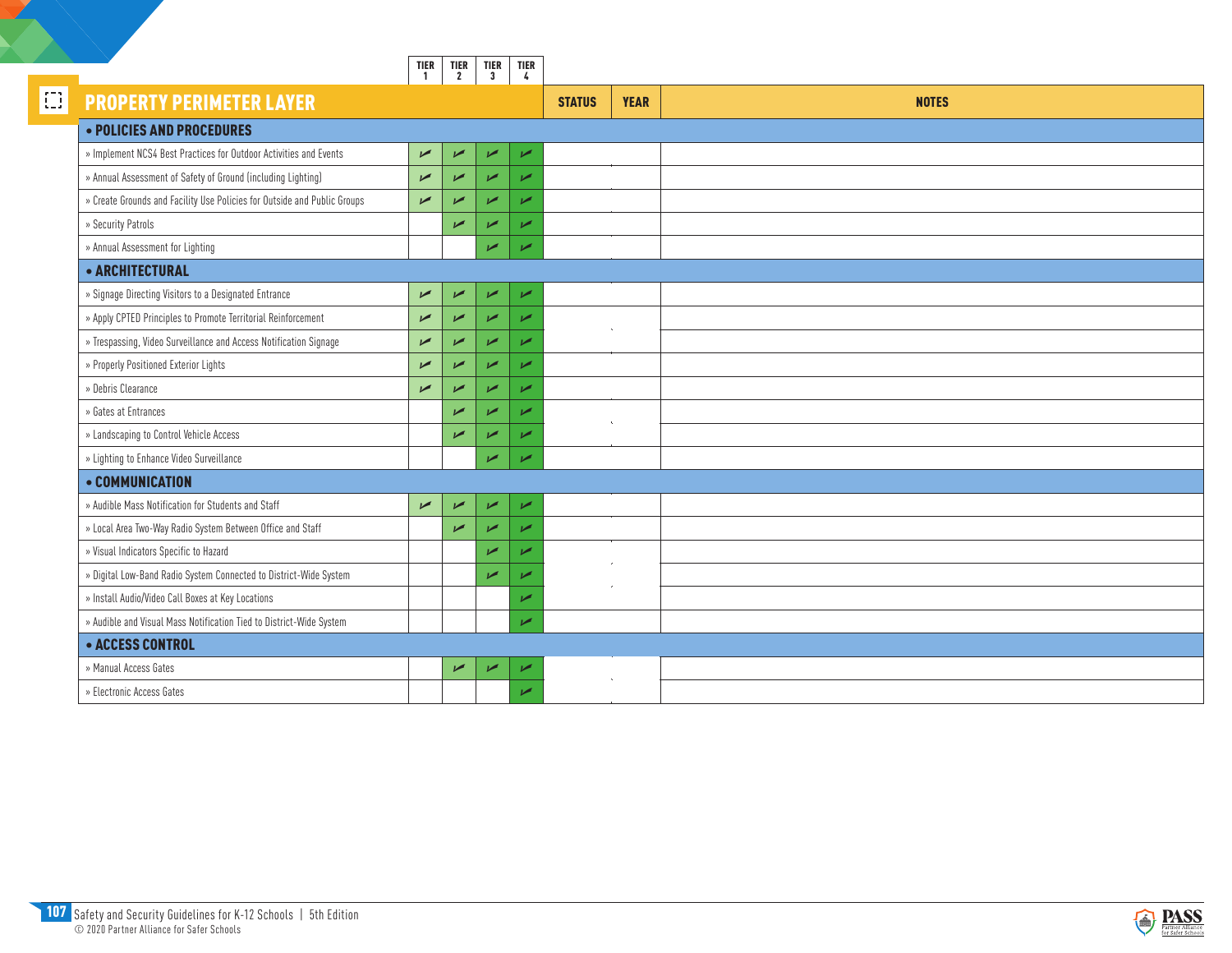|        |                                                     | <b>TIER</b> | TIER<br>$\overline{2}$ | <b>TIER</b><br>$\overline{3}$ | <b>TIER</b> |               |             |              |
|--------|-----------------------------------------------------|-------------|------------------------|-------------------------------|-------------|---------------|-------------|--------------|
| $\Box$ | <b>PROPERTY PERIMETER LAYER</b>                     |             |                        |                               |             | <b>STATUS</b> | <b>YEAR</b> | <b>NOTES</b> |
|        | • VIDEO SURVEILLANCE                                |             |                        |                               |             |               |             |              |
|        | » Fixed Camera, Wide Area Coverage                  | $\sqrt{ }$  | ↙                      | z                             |             |               |             |              |
|        | » Wide Dynamic Range Cameras                        | $\sqrt{ }$  | حرا                    |                               |             |               |             |              |
|        | » Infrared (IR) Cameras or Lighting                 |             | $\overline{v}$         |                               |             |               |             |              |
|        | » Wireless Video Data Transmission                  |             | $\overline{v}$         |                               |             |               |             |              |
|        | » PTZ Camera Coverage                               |             | $\overline{v}$         |                               |             |               |             |              |
|        | » Loitering Detection Analytics                     |             | $\overline{v}$         |                               |             |               |             |              |
|        | » Perimeter Video Analytics                         |             |                        |                               |             |               |             |              |
|        | » People Identification at Gates or Points of Entry |             |                        |                               | ممدا        |               |             |              |

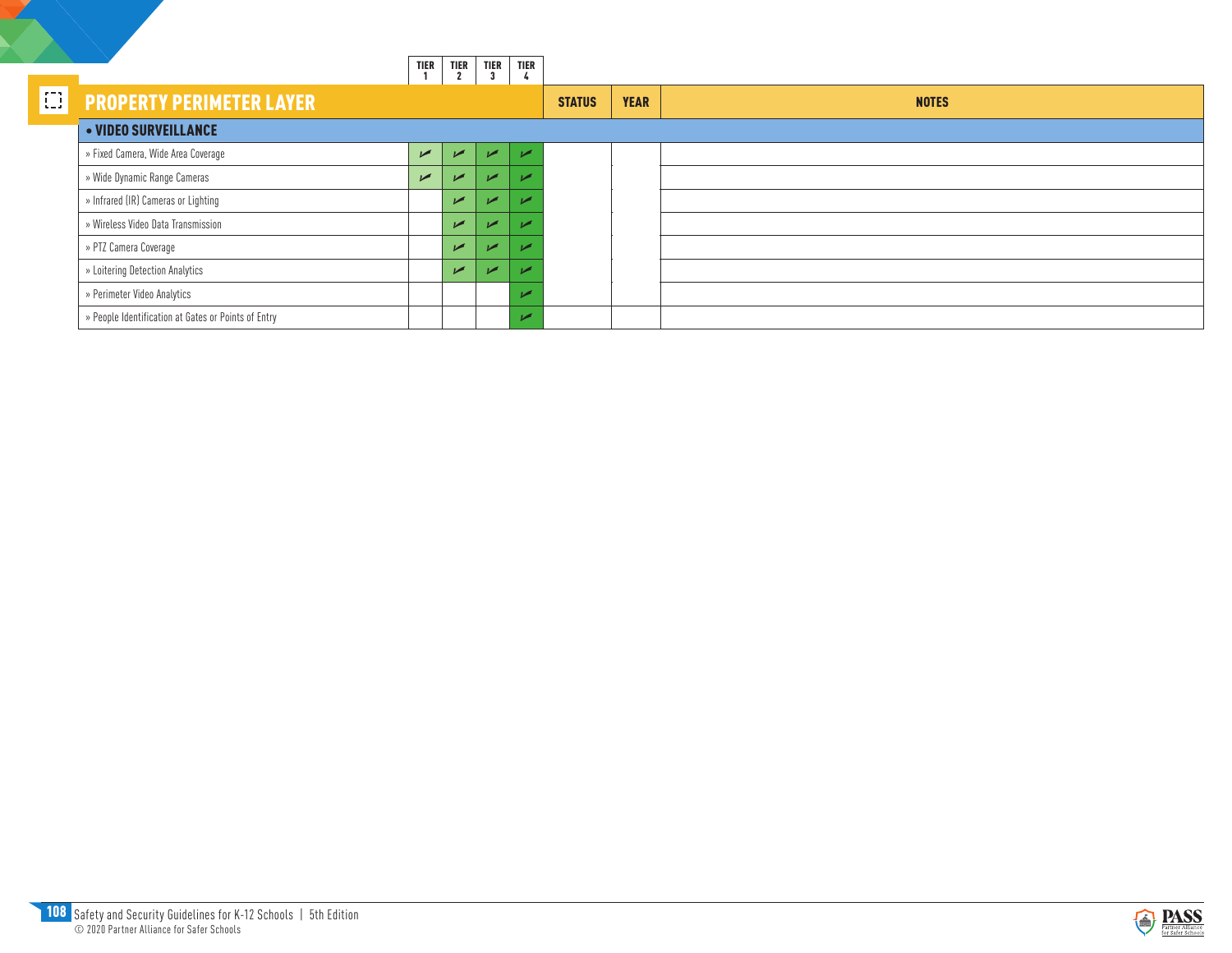|             |                                                                     | TIER<br>$\mathbf{1}$ | TIER<br>2      | TIER<br>$\overline{\mathbf{3}}$ | TIER<br>$\frac{1}{2}$    |                              |              |
|-------------|---------------------------------------------------------------------|----------------------|----------------|---------------------------------|--------------------------|------------------------------|--------------|
| <b>SPER</b> | <b>PARKING LOT PERIMETER LAYER</b>                                  |                      |                |                                 |                          | <b>STATUS</b><br><b>YEAR</b> | <b>NOTES</b> |
|             | <b>• POLICIES AND PROCEDURES</b>                                    |                      |                |                                 |                          |                              |              |
|             | » Security Training for Staff and Volunteers                        | $\sqrt{2}$           | $\sqrt{2}$     | $\overline{\phantom{a}}$        | ↙                        |                              |              |
|             | » Parking Tags                                                      | $\overline{r}$       | $\overline{r}$ | V                               | u                        |                              |              |
|             | » Assign Staff to Periodically Check Parking Lot                    |                      | $\overline{r}$ | $\overline{\phantom{a}}$        | $\overline{r}$           |                              |              |
|             | » Persistent Staff Patrol                                           |                      |                | $\overline{\phantom{a}}$        | مما                      |                              |              |
|             | » RFID Parking Tags                                                 |                      |                | V                               | مما                      |                              |              |
|             | » Staff Capability to Initiate Emergency Protocols From Exterior    |                      |                |                                 | مما                      |                              |              |
|             | • ARCHITECTURAL                                                     |                      |                |                                 |                          |                              |              |
|             | » Apply CPTED Principles to Enhance Natural Surveillance            | $\sqrt{2}$           | $\sqrt{2}$     | $\sqrt{ }$                      | $\overline{\phantom{a}}$ |                              |              |
|             | » Signage (Directing to Appropriate Areas)                          | $\overline{v}$       | $\sqrt{2}$     | $\overline{\phantom{a}}$        | مما                      |                              |              |
|             | » Signage Directing to Emergency Communication Device               | $\sqrt{2}$           | N              | $\overline{\phantom{a}}$        | مما                      |                              |              |
|             | • COMMUNICATION                                                     |                      |                |                                 |                          |                              |              |
|             | » Wide Area Mass Notification System (MNS)                          |                      |                | ↙                               | مما                      |                              |              |
|             | » Two-Way Emergency Phones                                          |                      |                | V                               | مما                      |                              |              |
|             | » Install Audio/Video Call Boxes at Key Locations                   |                      |                |                                 | ↙                        |                              |              |
|             | » Audible and Visual Mass Notification Tied to District-Wide System |                      |                |                                 | u                        |                              |              |
|             | • ACCESS CONTROL                                                    |                      |                |                                 |                          |                              |              |
|             | » Barrier Gates Integrated With Access Control                      |                      |                |                                 | $\overline{\phantom{a}}$ |                              |              |
|             | • VIDEO SURVEILLANCE                                                |                      |                |                                 |                          |                              |              |
|             | » Fixed Camera, Wide Area Coverage                                  | $\overline{v}$       | $\sqrt{ }$     | $\overline{r}$                  | ↙                        |                              |              |
|             | » Wide Dynamic Range Cameras (when conditions require)              | $\overline{v}$       | $\overline{r}$ | Z                               | $\overline{\phantom{0}}$ |                              |              |
|             | » People Identification Field of View at Pickup/Drop-off Area       |                      | V              | $\overline{\phantom{a}}$        | u                        |                              |              |
|             | » Loitering Detection Analytics                                     |                      |                | ↙                               | مما                      |                              |              |
|             | » PTZ Camera Coverage                                               |                      |                | $\overline{\phantom{a}}$        | مما                      |                              |              |
|             | » Audio Analytics Integration                                       |                      |                |                                 | ↙                        |                              |              |
|             | » Implement Speeding Car Violation Analytics                        |                      |                |                                 | z                        |                              |              |
|             | » License Plate Recognition (LPR) and Data Integration              |                      |                |                                 | u                        |                              |              |

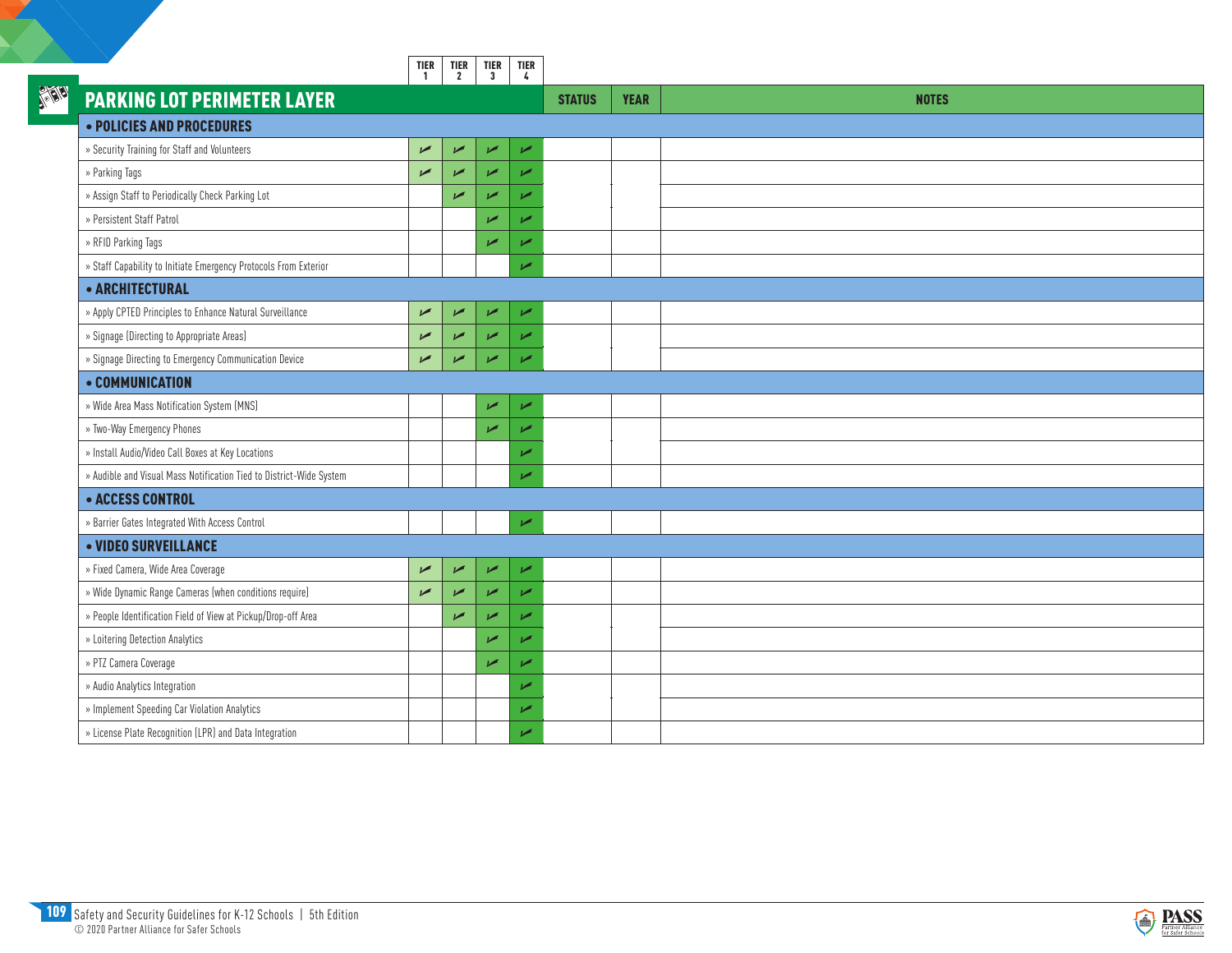|   |                                                                           | TIER<br>$\mathbf{1}$  | TIER  <br>$\overline{2}$ | TIER<br>$\mathbf{3}$     | TIER<br>$\sim$           |               |             |              |
|---|---------------------------------------------------------------------------|-----------------------|--------------------------|--------------------------|--------------------------|---------------|-------------|--------------|
| H | <b>BUILDING PERIMETER LAYER</b>                                           |                       |                          |                          |                          | <b>STATUS</b> | <b>YEAR</b> | <b>NOTES</b> |
|   | • POLICIES AND PROCEDURES                                                 |                       |                          |                          |                          |               |             |              |
|   | » Categorization of All Exterior Openings                                 | $\sqrt{2}$            | $\sqrt{ }$               | ↙                        | $\overline{\phantom{a}}$ |               |             |              |
|   | » Policy Established for Control of Exterior Openings                     | $\overline{r}$        | Z                        | $\overline{\mathscr{C}}$ | $\overline{v}$           |               |             |              |
|   | » Key Control Procedures                                                  | $\blacktriangleright$ | $\overline{v}$           | $\overline{\nu}$         | $\overline{\phantom{a}}$ |               |             |              |
|   | » Complete BDA/DAS Site Survey                                            | $\sqrt{2}$            | $\overline{\phantom{0}}$ | $\overline{\phantom{a}}$ | مما                      |               |             |              |
|   | • PEOPLE (ROLES AND TRAINING)                                             |                       |                          |                          |                          |               |             |              |
|   | » Staff Trained to Lock/Unlock Doors per Policy                           | $\sqrt{2}$            | $\overline{r}$           | $\sqrt{2}$               | $\overline{\phantom{a}}$ |               |             |              |
|   | » Visitor Management Policy/Process Training                              | $\sqrt{ }$            | $\overline{v}$           | $\sqrt{ }$               | V                        |               |             |              |
|   | • ARCHITECTURAL                                                           |                       |                          |                          |                          |               |             |              |
|   | » Signage (Directing to Appropriate Areas)                                | $\blacktriangleright$ | $\sqrt{ }$               | $\sqrt{2}$               | $\overline{r}$           |               |             |              |
|   | » Apply CPTED Principles Allowing Natural Access Control and Surveillance | $\blacktriangleright$ | $\overline{\phantom{a}}$ | $\overline{\phantom{a}}$ | $\overline{r}$           |               |             |              |
|   | » Secured Vestibule                                                       | $\sqrt{2}$            | $\overline{\nu}$         | $\overline{\phantom{a}}$ | مما                      |               |             |              |
|   | » DAS (New Construction/Renovation)                                       | ↙                     | $\overline{v}$           | ↙                        | مما                      |               |             |              |
|   | » One-Way Film on Exterior Windows to Prevent Visual Access               | ↙                     | $\overline{v}$           | $\overline{\phantom{a}}$ | مما                      |               |             |              |
|   | » Security Film on Exterior Door Vision Panels and Sidelites              | ↙                     | Z                        | ↙                        | مما                      |               |             |              |
|   | » Ballistic Security Glass for Exterior Door Vision Panels and Sidelites  |                       |                          | Z                        | īΖ                       |               |             |              |
|   | • COMMUNICATION                                                           |                       |                          |                          |                          |               |             |              |
|   | » Public Address System                                                   | $\overline{v}$        | $\sqrt{ }$               |                          | $\overline{\phantom{a}}$ |               |             |              |
|   | » Main Entry Door Intercom with Two-Way Communications                    |                       | $\overline{r}$           | z                        | $\overline{\phantom{a}}$ |               |             |              |
|   | » Audible and Visual Mass Notification Tied to District-Wide System       |                       |                          |                          | مما                      |               |             |              |
|   | » Unify Communication Systems With Video Surveillance and Access Control  |                       |                          |                          | مما                      |               |             |              |
|   | • ACCESS CONTROL                                                          |                       |                          |                          |                          |               |             |              |
|   | » All Exterior Doors Secured With Lock or Exit Device                     | $\blacktriangleright$ | $\overline{r}$           | $\sqrt{2}$               | $\overline{r}$           |               |             |              |
|   | » Patented/Restricted Key System                                          | $\sqrt{ }$            | Z                        | $\overline{\phantom{a}}$ | V                        |               |             |              |
|   | » Key Management System                                                   | $\sqrt{2}$            | $\overline{r}$           | $\overline{\phantom{a}}$ | И                        |               |             |              |
|   | » Cylinder Dogging With Indicator                                         | $\sqrt{ }$            | $\overline{\mathscr{C}}$ | ↙                        | V                        |               |             |              |
|   | » Door Status Monitoring (Door Position and Latchbolt Position)           | $\sqrt{ }$            | $\sqrt{2}$               | ↙                        | ↙                        |               |             |              |
|   | » Electronic Access Control of Primary Entrances                          | ↙                     | $\sqrt{2}$               | ↙                        | مما                      |               |             |              |

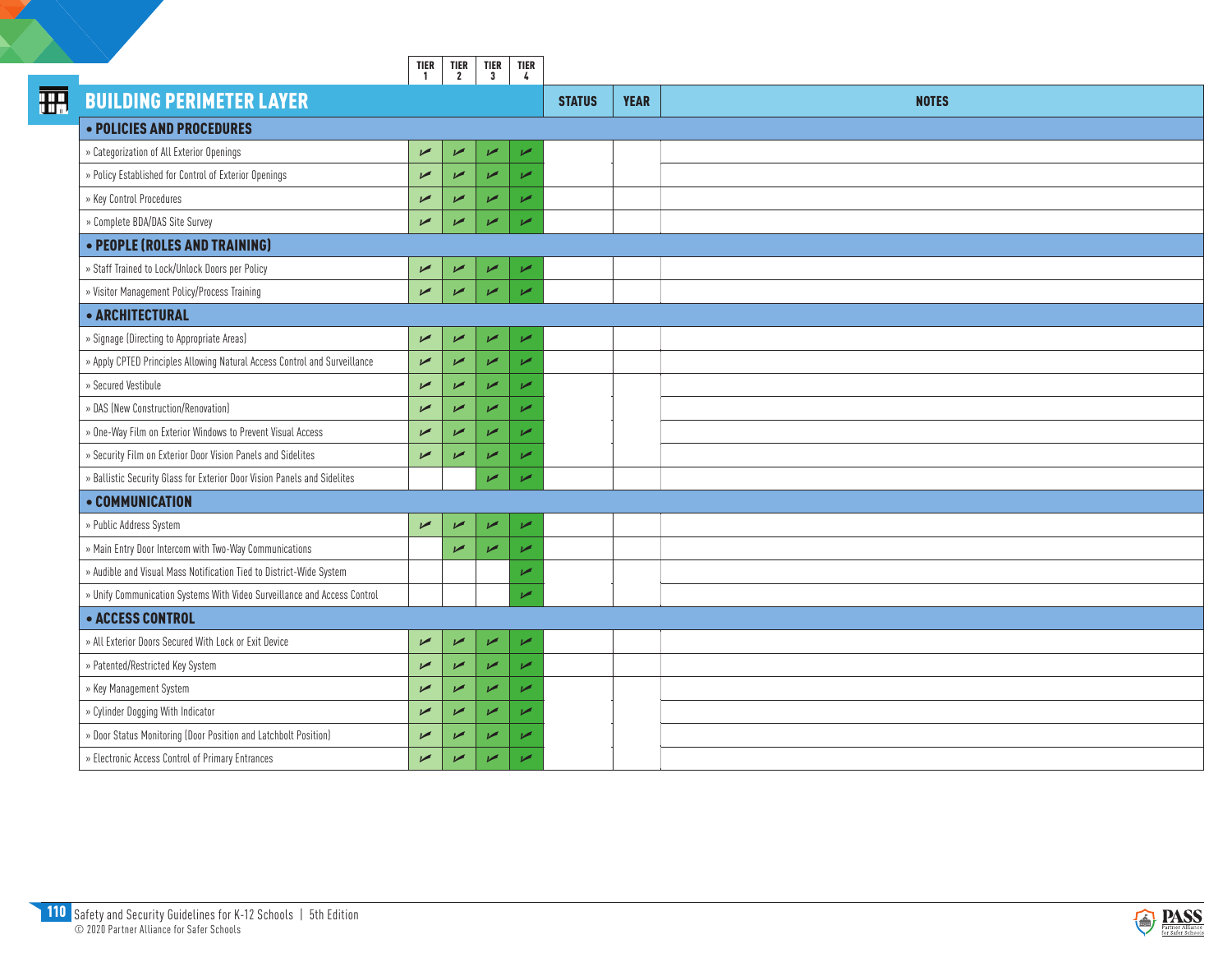|   |                                                            | <b>TIER</b> | <b>TIER</b><br>$\overline{2}$ | <b>TIER</b>    | <b>TIER</b> |               |             |              |
|---|------------------------------------------------------------|-------------|-------------------------------|----------------|-------------|---------------|-------------|--------------|
| H | <b>BUILDING PERIMETER LAYER</b>                            |             |                               |                |             | <b>STATUS</b> | <b>YEAR</b> | <b>NOTES</b> |
|   | • VIDEO SURVEILLANCE                                       |             |                               |                |             |               |             |              |
|   | » Video Intercom at Visitor Entrance Points                | $\sqrt{2}$  | $\overline{\phantom{a}}$      | $\overline{ }$ | حمدا        |               |             |              |
|   | » Interior, Fixed Camera Coverage for All Entrance Points  | $\sqrt{2}$  | $\overline{v}$                | $\overline{ }$ |             |               |             |              |
|   | » Wide Dynamic Range Cameras (When Conditions Require)     | $\sqrt{ }$  | ↙                             | īΖ             |             |               |             |              |
|   | » Exterior, Fixed Camera Coverage at All Entry Points      |             | مما                           |                |             |               |             |              |
|   | » Loitering Detection Analytics at Entry Points            |             |                               | مما            |             |               |             |              |
|   | <b>.DETECTION AND ALARMS</b>                               |             |                               |                |             |               |             |              |
|   | » Intrusion Detection System on all Exterior Access Points | $\sqrt{ }$  | $\overline{\phantom{a}}$      | $\overline{ }$ |             |               |             |              |
|   | » Intrusion Detection System Monitored 24/7                | $\sqrt{ }$  | $\overline{\phantom{a}}$      | $\overline{ }$ |             |               |             |              |
|   | » Partitioned Intrusion Detection                          |             |                               | $\overline{v}$ |             |               |             |              |
|   | » Automated Threat Detection                               |             |                               |                |             |               |             |              |

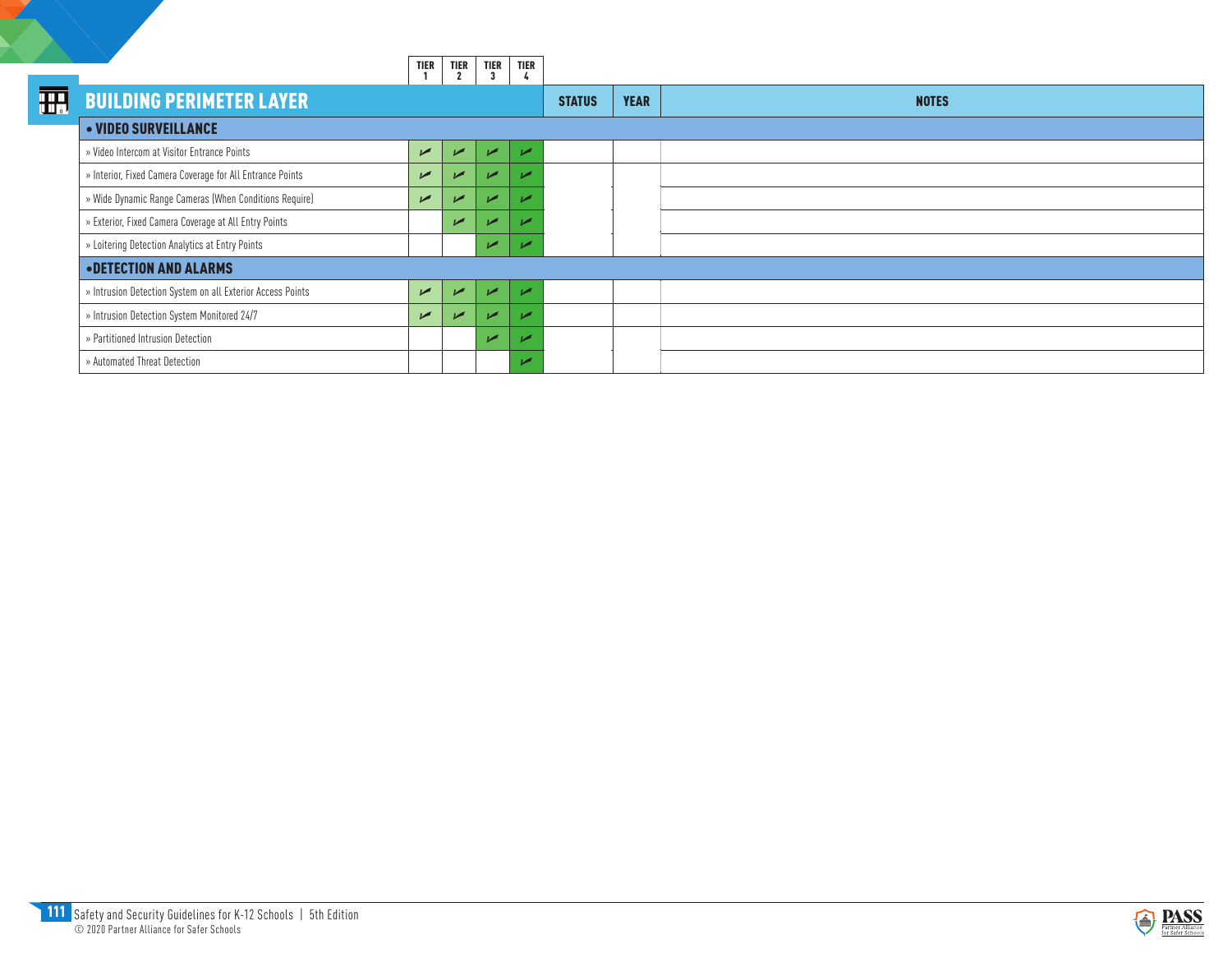|   |                                                                                  | <b>TIER</b><br>$\mathbf{1}$ |                          | TIER   TIER<br>2   3     | TIER<br>4                |               |             |              |
|---|----------------------------------------------------------------------------------|-----------------------------|--------------------------|--------------------------|--------------------------|---------------|-------------|--------------|
| H | <b>CLASSROOM/INTERIOR PERIMETER LAYER</b>                                        |                             |                          |                          |                          | <b>STATUS</b> | <b>YEAR</b> | <b>NOTES</b> |
|   | • POLICIES AND PROCEDURES                                                        |                             |                          |                          |                          |               |             |              |
|   | » Classroom Doors Closed and Locked When Occupied                                | $\sqrt{2}$                  | $\sqrt{ }$               | ↙                        | ↙                        |               |             |              |
|   | » Designate Shelter Areas Outside Corridor Line of Sight                         | V                           | u                        | بھرا                     |                          |               |             |              |
|   | • PEOPLE (ROLES AND TRAINING)                                                    |                             |                          |                          |                          |               |             |              |
|   | » Teachers, Staff and Substitutes Trained on Emergency Protocols                 | $\sqrt{ }$                  | $\sqrt{ }$               | $\sqrt{2}$               | ↙                        |               |             |              |
|   | • ARCHITECTURAL                                                                  |                             |                          |                          |                          |               |             |              |
|   | » Security Film on Door Vision Panels and Sidelites                              | $\sqrt{2}$                  | $\sqrt{ }$               | $\sqrt{2}$               | ↙                        |               |             |              |
|   | » "Narrow-Lite" Style Classroom Doors with Blinds                                | $\overline{r}$              | $\sqrt{ }$               | $\overline{v}$           | И                        |               |             |              |
|   | » Compartmentalize Building with Cross-Corridor Doors                            | $\overline{r}$              | $\sqrt{ }$               | $\overline{\phantom{a}}$ | ↙                        |               |             |              |
|   | » Reinforced Walls at Shelter in Place Areas (New Construction)                  | $\overline{r}$              | ↙                        | $\overline{v}$           | ↙                        |               |             |              |
|   | » Safety/Security Optimization of Classroom Door Installation (New Construction) | Z                           | ↙                        | u                        | مما                      |               |             |              |
|   | • COMMUNICATION                                                                  |                             |                          |                          |                          |               |             |              |
|   | » Public Address System                                                          | $\overline{r}$              | $\sqrt{ }$               | $\sqrt{2}$               | ↙                        |               |             |              |
|   | » E-911 Added to Phone System (No Codes)                                         | $\overline{r}$              | $\sqrt{2}$               | $\overline{v}$           | u                        |               |             |              |
|   | » Two-way Intercom System With Call Buttons                                      |                             | $\overline{\phantom{a}}$ | $\overline{\phantom{a}}$ | مما                      |               |             |              |
|   | » Duress Button System - Office and Classroom                                    |                             | $\sqrt{2}$               | $\overline{\phantom{0}}$ |                          |               |             |              |
|   | » In-Building Emergency Communication System                                     |                             |                          | ↙                        |                          |               |             |              |
|   | » BDA/DAS System                                                                 |                             |                          | u                        | ↙                        |               |             |              |
|   | » Mass Notification Tied to District-Wide System                                 |                             |                          | u                        | u                        |               |             |              |
|   | » Building-Wide Communication via Outside Calls (with record call option)        |                             |                          |                          | u                        |               |             |              |
|   | » Use of Mobile Applications and Social Media                                    |                             |                          |                          | u                        |               |             |              |
|   | <b>• ACCESS CONTROL</b>                                                          |                             |                          |                          |                          |               |             |              |
|   | » Security Classroom, Office and Storeroom Function Locks                        | $\sqrt{ }$                  | $\sqrt{ }$               | $\sqrt{2}$               | ↙                        |               |             |              |
|   | » Stand-Alone Electronic Locks With Fob                                          |                             |                          | z                        | Z                        |               |             |              |
|   | » Networked Electronic Locks                                                     |                             |                          |                          | u                        |               |             |              |
|   | • VIDEO SURVEILLANCE                                                             |                             |                          |                          |                          |               |             |              |
|   | » Fixed Camera Coverage of All Common Areas                                      | $\sqrt{ }$                  | ↙                        | $\overline{r}$           | ↙                        |               |             |              |
|   | » Fixed Camera Coverage of Vestibule and/or Lobby Area                           | $\overline{r}$              | $\sqrt{2}$               | $\sqrt{2}$               | $\overline{\nu}$         |               |             |              |
|   | » Fixed Camera Coverage of Stairwells, Hallways and Restroom Entrances           |                             | $\sqrt{2}$               | $\overline{v}$           | $\overline{\phantom{a}}$ |               |             |              |
|   | » Fixed Camera Coverage of Restricted Areas                                      |                             | $\sqrt{ }$               | $\sqrt{2}$               | ↙                        |               |             |              |
|   | » Audio Analytic Integration                                                     |                             |                          | $\overline{v}$           | مما                      |               |             |              |

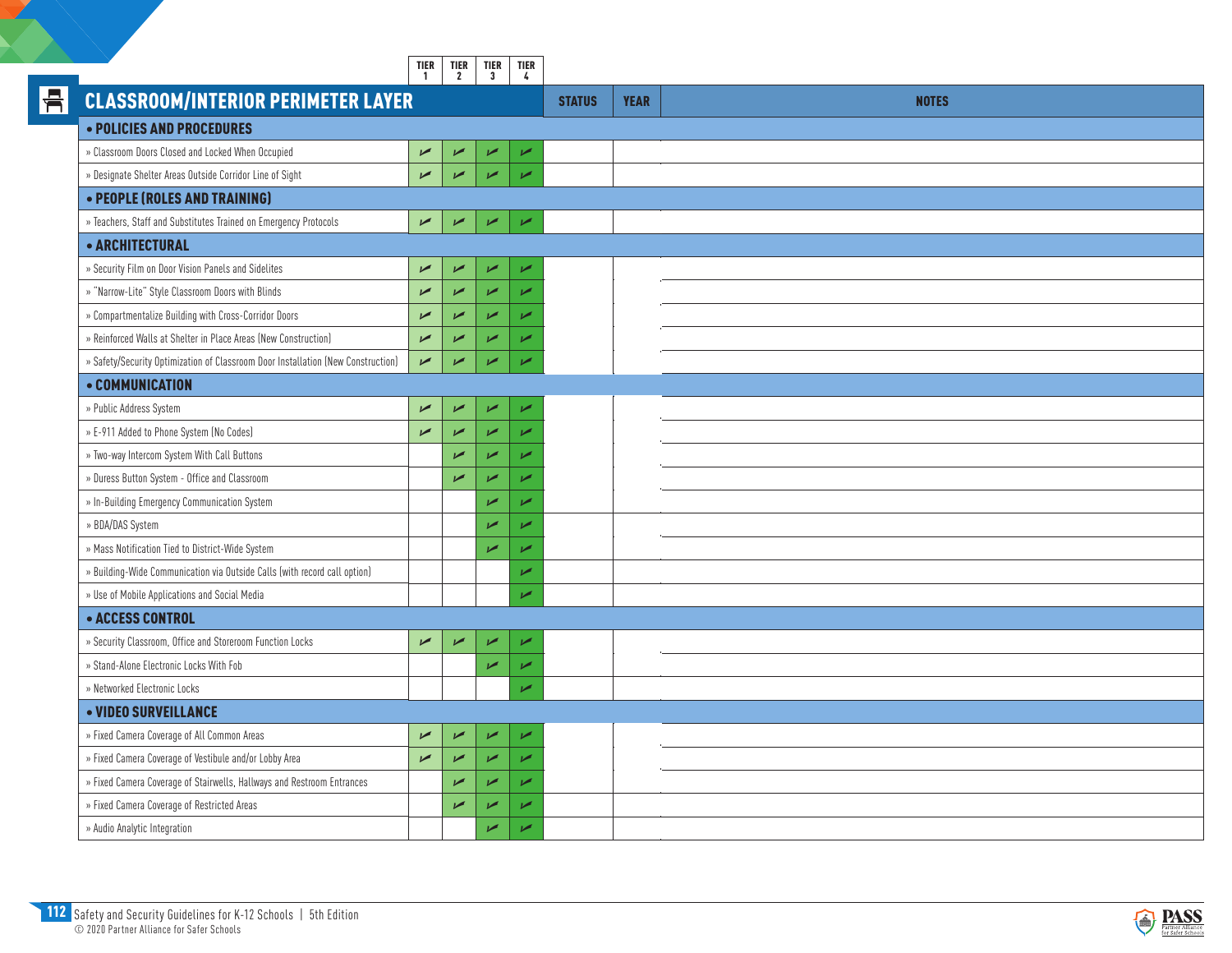|    |                                                                             | <b>TIER</b> | <b>TIER</b> | <b>TIER</b> | <b>TIER</b> |               |             |              |
|----|-----------------------------------------------------------------------------|-------------|-------------|-------------|-------------|---------------|-------------|--------------|
| ▌╉ | <b>CLASSROOM/INTERIOR PERIMETER LAYER</b>                                   |             |             |             |             | <b>STATUS</b> | <b>YEAR</b> | <b>NOTES</b> |
|    | <b>.DETECTION AND ALARMS</b>                                                |             |             |             |             |               |             |              |
|    | » Intrusion Detection System Covering All Hallways and Public Areas         |             | $\sqrt{ }$  |             |             |               |             |              |
|    | » Intrusion and Duress (Panic) System Unified                               |             | $\sqrt{ }$  |             |             |               |             |              |
|    | » Intrusion Detection System Covering All Classrooms                        |             |             | ъZ          |             |               |             |              |
|    | » Unified Communication and Detection System Monitored 24/7                 |             |             |             |             |               |             |              |
|    | » Unified Communication and Detection System Monitored by District-Wide SOC |             |             |             |             |               |             |              |
|    | » Alarms, Communications, Video Surveillance and Access Control Unified     |             |             |             |             |               |             |              |
|    | » Automated Threat Detection                                                |             |             |             |             |               |             |              |